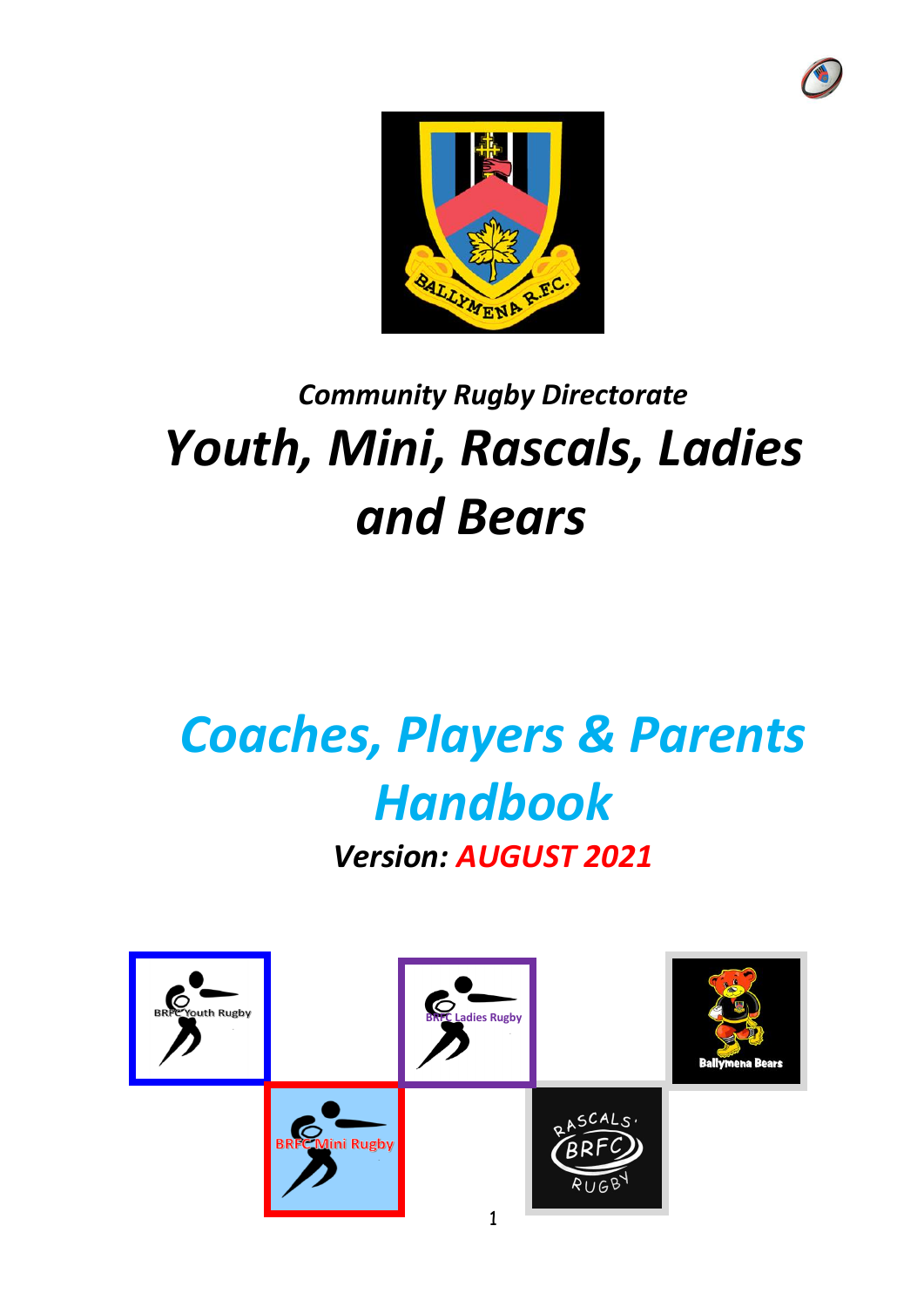

#### **INTRODUCTION**

The Youth, Mini, Rascals, Ladies and Bears Sections of Ballymena Rugby Football Club form the basis of the Community Rugby Directorate and are fully committed to the mental, physical and emotional development of its Age-Grade Players, to the best of their individual abilities, by creating an acceptable, ethical coaching framework, and to safeguard the well being of its Participants and Volunteers, by protecting them from neglect, and physical, sexual or emotional harm. Fair play, mutual understanding and cross-community aspects play an important role in the ethos of the Club.

This handbook summarises from the Ballymena RFC Club Welfare Policy the code and conduct we expect for both Parents and Players in order to ensure the maximum safety and fun for all involved. We hope you will take the time to read this and talk to your children about its contents.

#### **Our Vision**

Our Rugby Club provides a lasting and positive impact on the lives of all our young people.

#### **Our Mission**

To provide our players so far as possible with the best start to sport and the game of Rugby.

We would like take this opportunity to thank you for your support and cooperation and wish you all a safe, enjoyable and rewarding experience during your time at BRFC.

Thank you In Rugby **Director Community Rugby** Ballymena RFC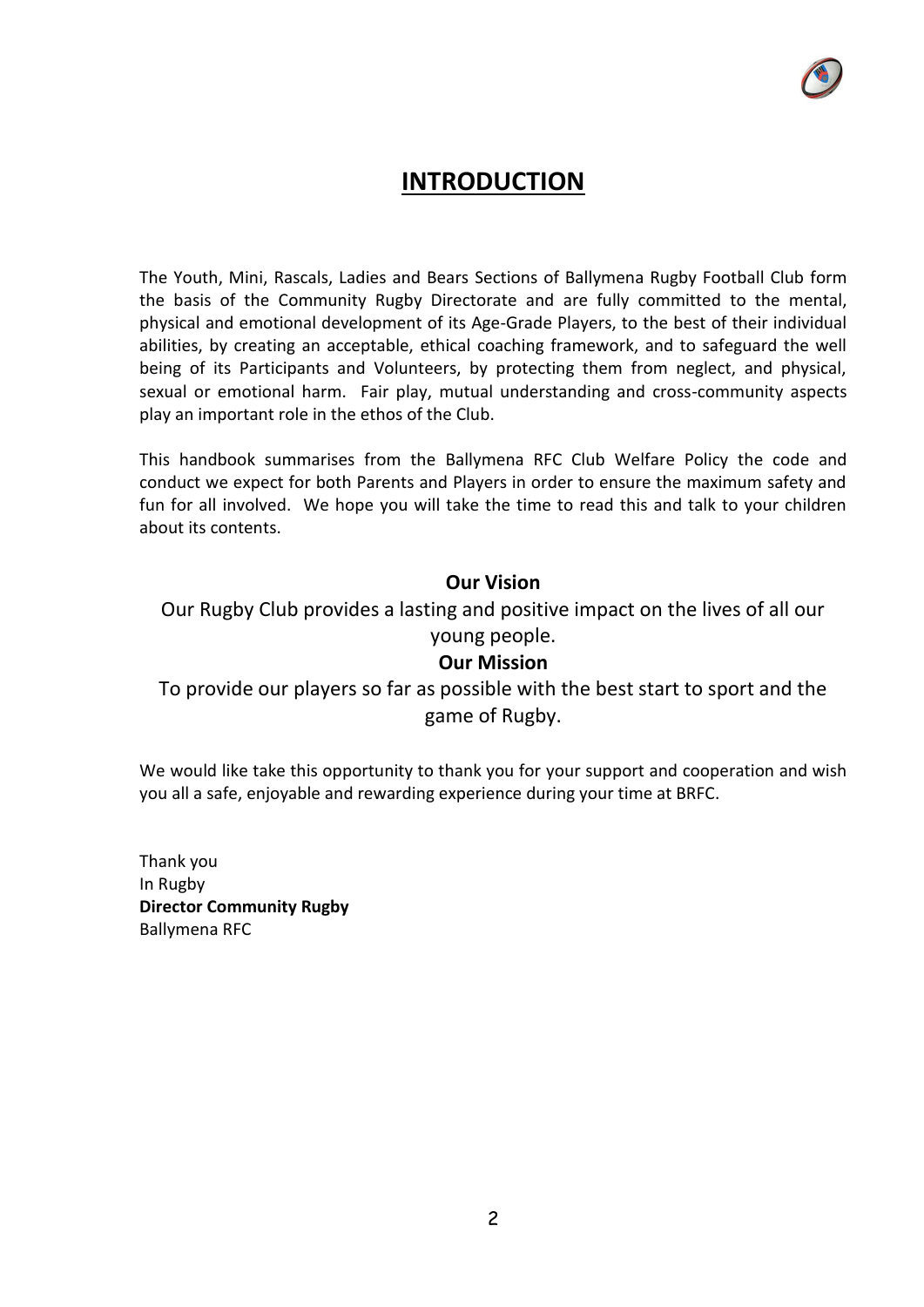

Full details of our Club Welfare Policy and Procedures are available from the club website at [www.ballymenarugbyclub.com](http://www.ballymenarugbyclub.com/)

The website also contains further information regarding Coaching, Long Term Player Development and Registration.

*Players: If you are not happy, worried or unsure about anything that is happening in your rugby group then please speak to your Parents / Carer, Club Welfare Officer or Coach.*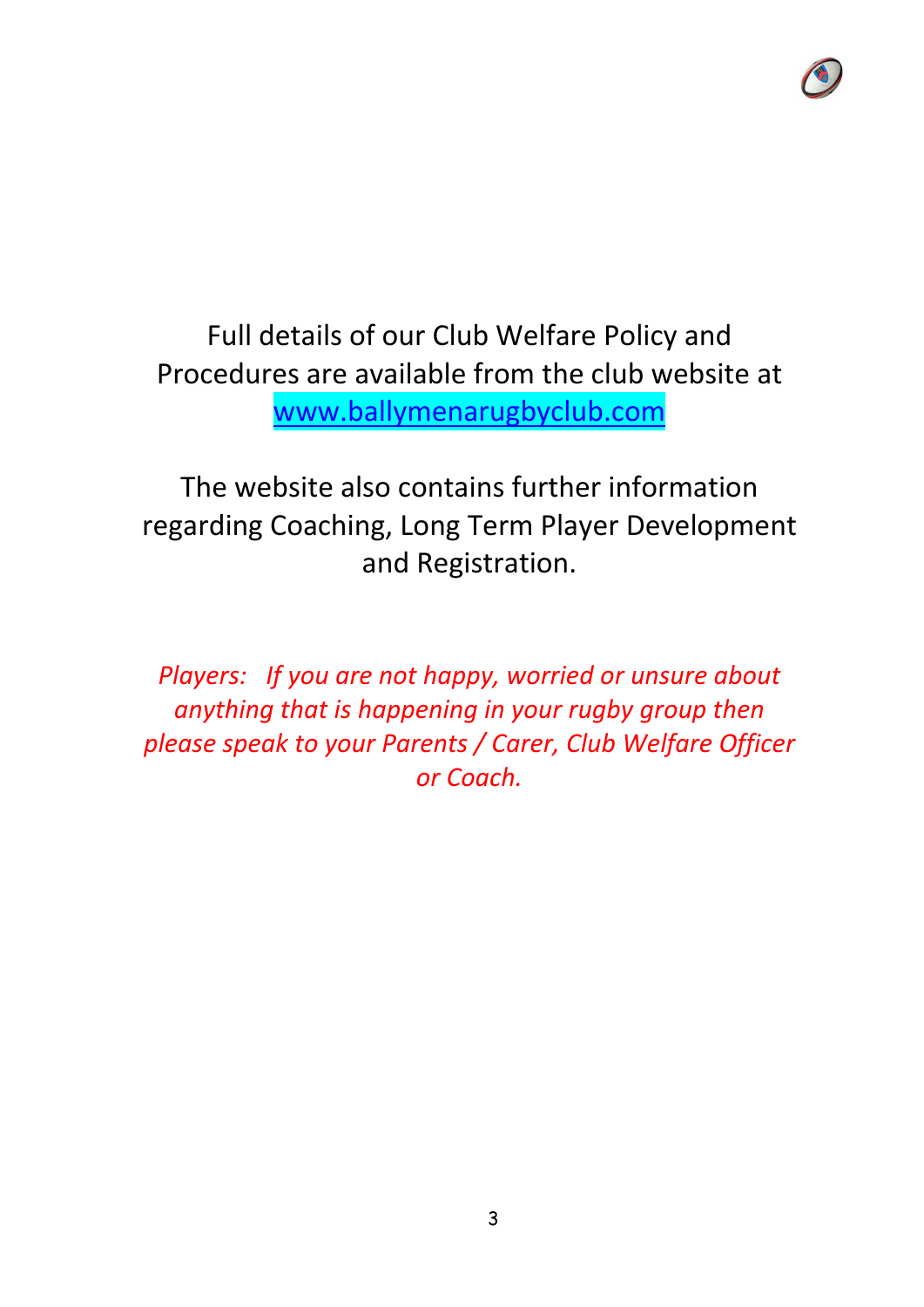#### **ROLES & RESPONSIBILITIES**

#### **The Club Youth Convenor and Mini Rugby Convenor shall:**

Be a member of the Club Board of Governors and Community Rugby Committee.

• Ensure that all information relevant to Age Grade players is circulated to club coaches and volunteers and that regular meetings are held with Age Grade Volunteers.

• Ensure that all official policies and developments relating to Age Grade players are informed and adhered to including all safeguarding issues and policies by both players and volunteers.

• Work closely with the Director of Community Club, other Convenors and Club Welfare Officer to ensure all activities are safe, co-ordinated and make best use of BRFC facilities and that volunteers are appointed in accordance with policy.

• Keep up-to-date records of volunteers and ensure all participants and volunteers sign an IRFU Declaration of Intent.

• Represent the Age Grade sections on the appropriate Ulster Branch Committee.

• Organise the collection of details of Age Grade players for the purpose of Registration.

• Organise the coaches / volunteers and suitable coaching training for all Age Grade teams.

• Scrutinise Age Grade Section Volunteer application forms and self-declaration forms.

• Organise the keeping of attendance records for all sessions and planned activities.

The current Club Youth Convenor and Mini Rugby Convenor can be contacted through the club.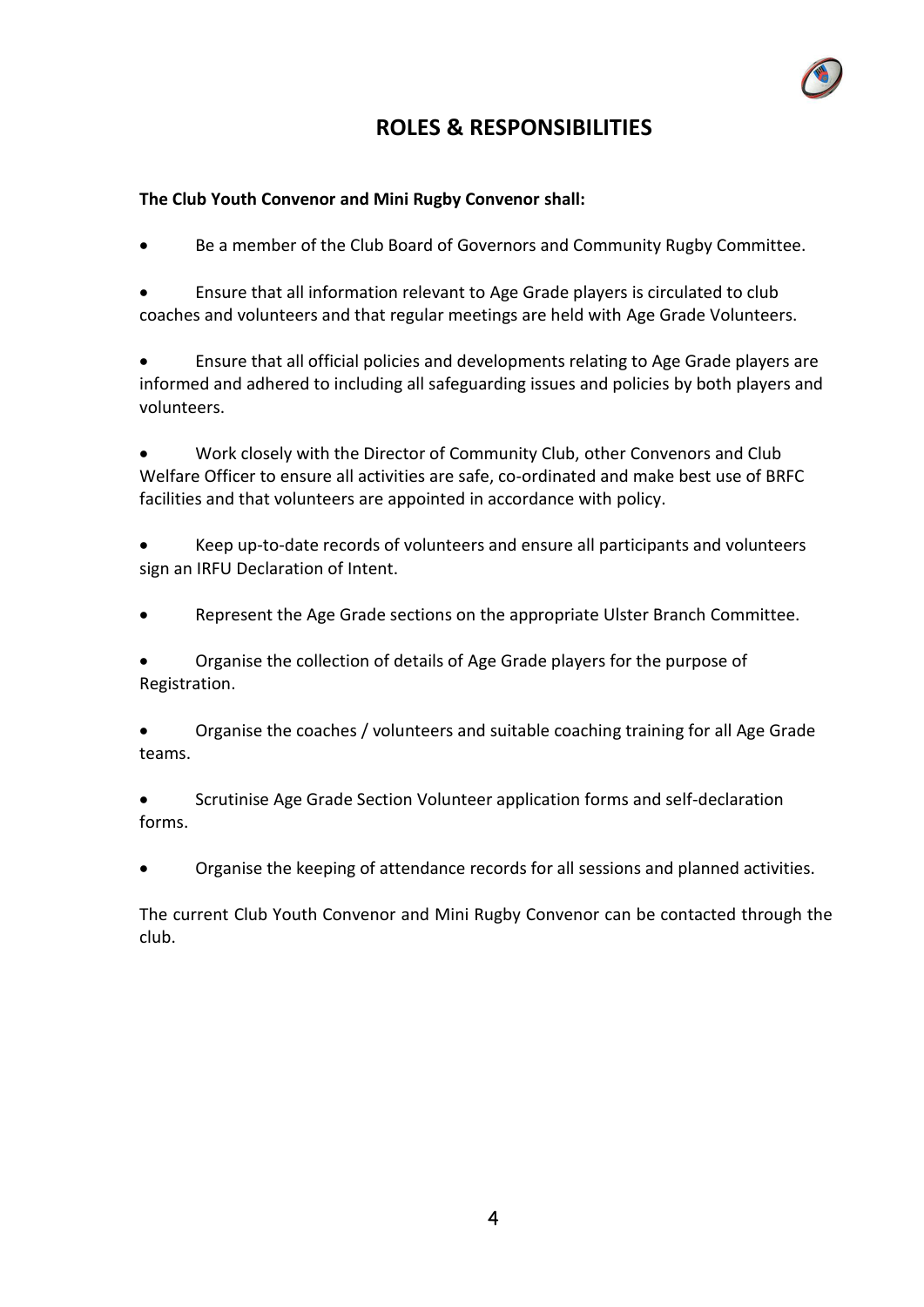

#### **Age Grade Group Head Coaches**

#### *Head Coaches shall:*

- Arrange the registration of new/returning players in light of the appropriate player to coach ratio.
- Form a group of volunteers / coaches to assist with the delivery of training and match supervision and keep up-to-date records of volunteers and ensure all sign an IRFU Declaration of Intent.
- Ensure that all official policies and developments relating to Age Grade Rugby are informed and adhered to including all safeguarding issues and policies by both players and volunteers.
- Monitor training programme (i.e. variations for weather, cancellations etc).
- Roll Call (allocate people to take roll) and monitor attendance over period.
- Notify training forecast to group coaches.
- Co-ordinate equipment availability and pre-season purchases.
- Organise the Pre-session set up.
- Supervise Session discipline and behaviour monitor for disputes, bad behaviour.
- Maintain and Co-ordinate Session timings and general direction of activity.
- Pass information to the other Coaches and volunteers in the group and act as the central point of contact for the Group.
- Attend coach meetings as appropriate.
- Work closely with the Club officials and Club Welfare Officer regarding Safeguarding and Child Protection issues.

#### **Club Welfare Officer**

Has responsibility to:

- Act as a resource to all members with regards to young person's issues.
- Ensure that children have a say in the running of the Club.
- Promote the values, attitudes and structures which make sport enjoyable to all participants.
- Communicate with Ulster Branch and Club Officers information relating to young people in sport.
- Attend Club training sessions to act as a resource to children and volunteers.
- Encourage involvement of parents / guardians in Club activities.
- Report regularly to relevant Club Committees.
- Influence policy and practice within the Club to prioritise young person's needs.
- Accept and act upon reports from other Volunteers.
- Report cases of child protection concerns to the Northern Health and Social Services Board, and to the relevant Statutory Authorities.

The current Club Welfare Officer can be contacted through the club. Details are in the clubhouse foyer.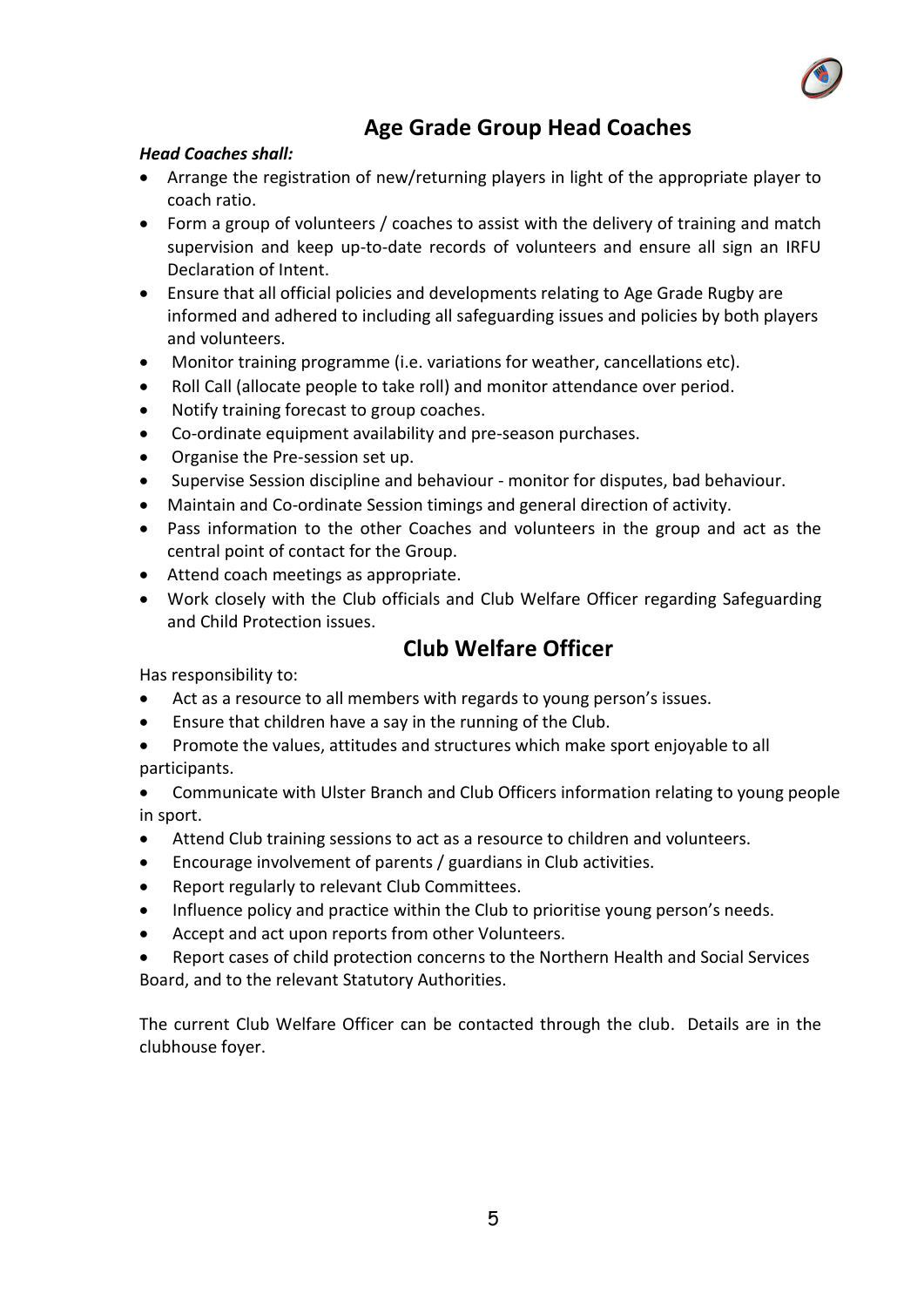

#### **HEALTH & SAFETY at EATON PARK**

So far as is reasonably practicable the club will try to ensure the health and safety of all those visiting Eaton Park. Everyone, however, is expected to co-operate with the club and to take reasonable care of their own safety and of others whilst they are on the grounds. Anyone can/should report any dangerous incident/accident which causes, or may cause, a personal injury or damage to property.

**Eaton Park has a strict "No Dog" policy due to the risk of disease and infection from fouling, please do insist on this from everyone you see with a dog and ask them to keep their pet in the car during their time on site.** 

Everyone (adults & children) should be aware of the areas of the club which are out of bounds. Whilst all reasonable care will be taken to supervise all children teams during training sessions, these hazards remain constant. The most effective means of accident prevention is to avoid the hazard:

**The following are Out of Bounds Areas for everyone's safety:**

- ➢ **Woods behind the pitches.**
- ➢ **Apparatus at rear of the clubhouse.**
- ➢ **Scrummaging Machine (unless with appropriate coach and conducting training).**
- ➢ **Match Commentator Tower.**
- ➢ **All riverside areas.**
- ➢ **Club House Balcony (access allowed only when given by appropriate authority).**

**Take care when moving around Eaton Park and be aware of moving vehicles**



IF YOU ARE A DRIVER, SPEED LIMITS ARE THERE TO PROTECT EVERYONE,

REMEMBER: *KILL YOUR SPEED NOT A CHILD!*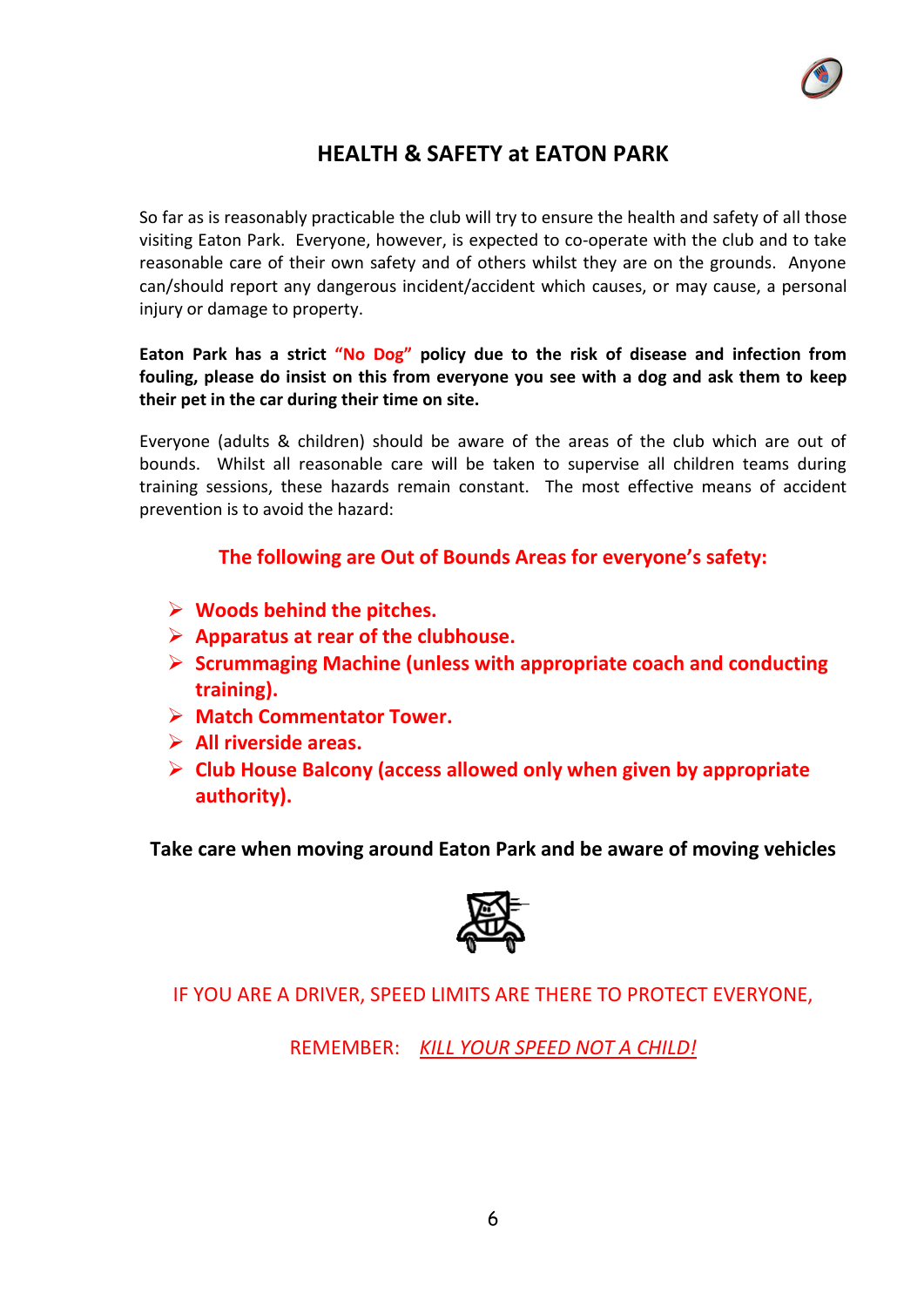

#### **MINI & YOUTH PLAYER CHARTER**

 $\mathcal O$  Play for enjoyment and become part of the rugby family.

 $\mathcal O$  Do not "bully" or take advantage of any player.

 $\mathcal O$  Respect the Game of Rugby and play within the laws of the Game.

 $\bullet$  Accept the referee's decision and let your captain or coach ask any relevant questions.

 $\mathcal O$  Play with control. Do not lose your temper.

 $\boldsymbol{O}$  Always do your best and be committed to the game, your team and your club.

 $\mathcal O$  Be a "good sport". Applaud all good play whether by your team or the opposition.

 $\mathcal O$  Respect your opponent. Treat all players, as you would like to be treated.

 $\mathcal O$  Rugby is a team sport and make sure you co-operate with your coach; teammates and members of your club.

 $\mathcal O$  Remember that the goals of the game are to have fun, improve your skills and feel good.

 $\mathcal O$  At the end of the match thank your opponents and the referee for the match.

 $\bullet$  Always remember that you owe a duty of care to your opponents. Tackle hard but fairly, do not intend to hurt your opponent.

 $\bullet$  Winning and losing is part of sport: Win with humility – lose with dignity.

 $\mathcal O$  As part of the team it is important that you attend training regularly and listen to your coach and help your team.

 $\mathcal O$  As a team sport it is important to understand that all members are important to the team!

 $\mathcal O$  Remember you are representing your team, club, family and the Game of Rugby.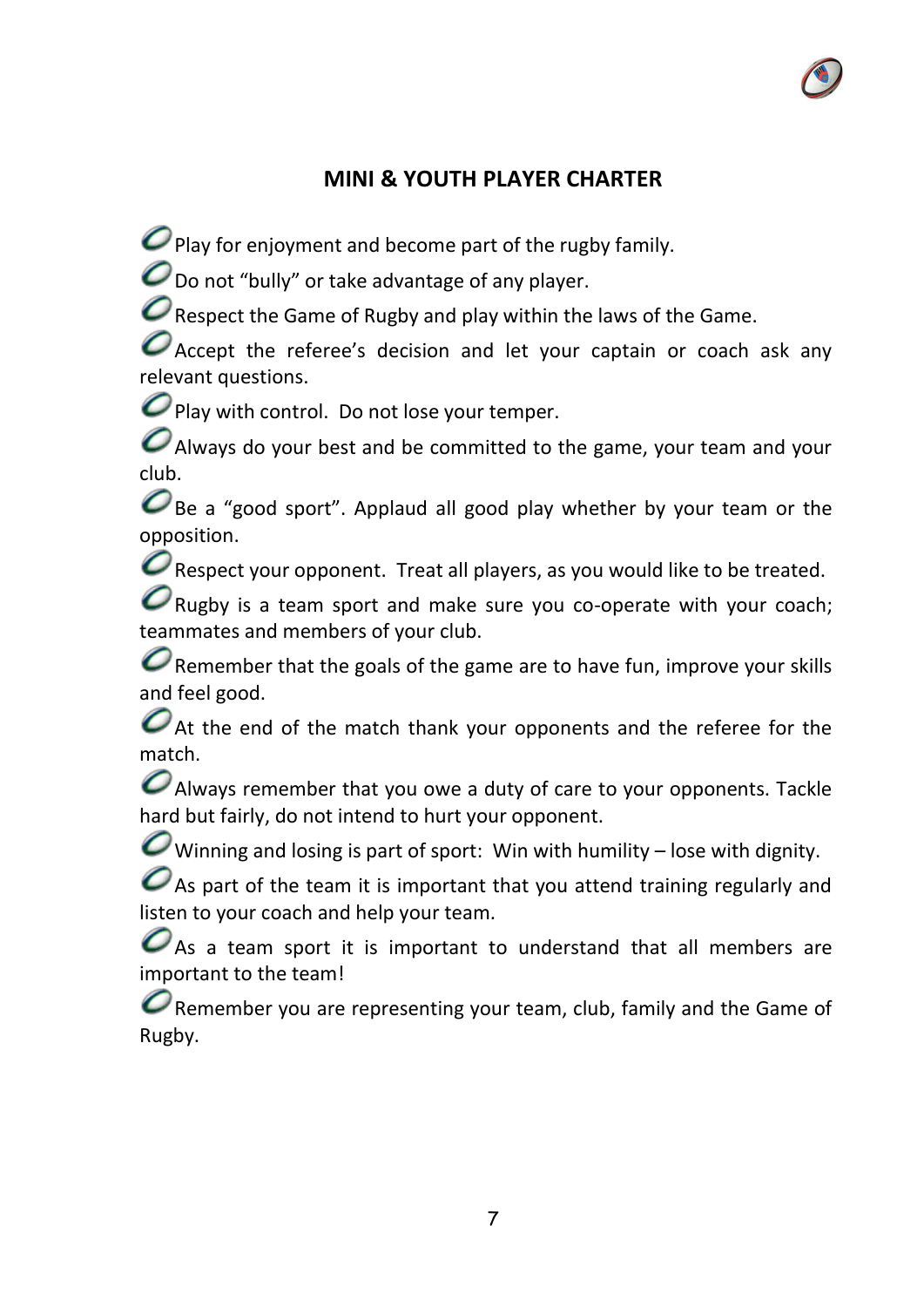

#### **PARENTS CHARTER**

#### **It is your responsibility to ensure that the young people you are responsible for have:**

- The correct kit / equipment and that it is in a good state of repair. Are suitably dressed for the weather conditions forecast and will be warm and dry in the event of inclement weather.
- Inform your year coach of any underlying injuries or medical conditions which may have occurred from the start of the season when you filled out the Club registration form.
- Been informed who they may talk to if they have any concerns or worries.
- Are dropped off and escorted to the area they are training at and handed over to a member of the coaching staff.
- Are picked up by ensuring you arrive at games/training in plenty of time to collect your children. If you are running late it is your responsibility to let us know so we can make appropriate provision.
- Know the areas of the club which are out of bounds and ensure your children know them.
- Remember, young people play rugby for their enjoyment, not yours.
- Encourage your child always to play by the Laws of the Game.
- Help young people to work towards skill improvement and good sportsmanship.
- Set a good example by applauding good play on both sides. Never ridicule, humiliate or shout at young players for making a mistake or losing a match.
- Do not place emphasis on winning at all costs. Teach young children that honest endeavour is as important as winning, so that the result of each game is accepted without disappointment.
- Do not force an unwilling child to participate in the playing of rugby. If the child is to play, he/she will do so in good time through your encouragement.
- Support all efforts to remove verbal and physical abuse from rugby.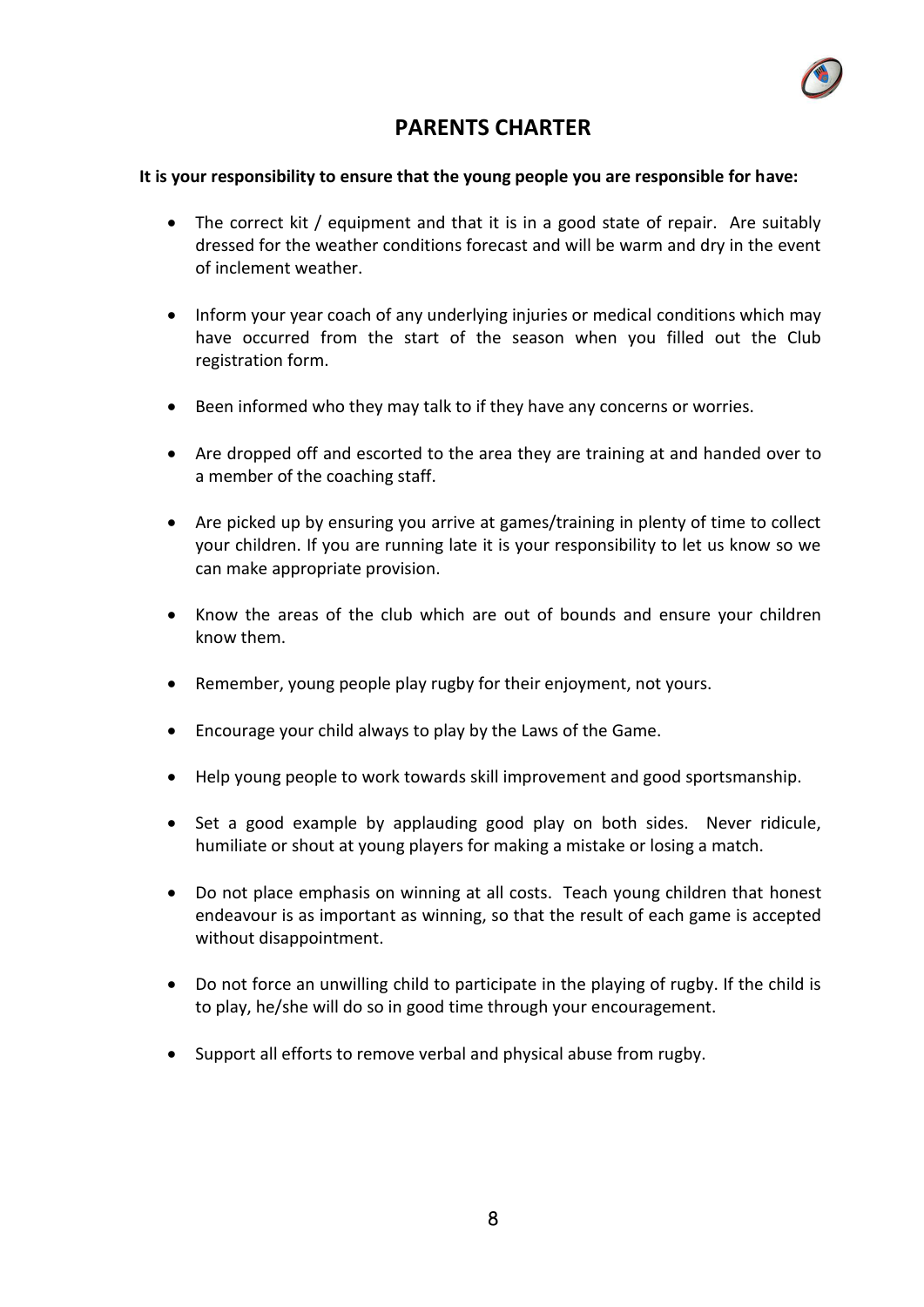

#### **PARENTS CHARTER CONT**

- As a spectator do not use profane language or harass referees, coaches or players.
- Do not publicly question the referee's judgement or their honesty.
- Recognise the value and importance of volunteer referees and coaches.
- Identify and acknowledge the good qualities of the Game of Rugby and uphold these values.
- Remember you and your child's contribution to the Game of Rugby are very important to the IRFU and be proud of your contribution.
- Understand the value of team sport and its importance.

#### **Parental Contact with Coaches**

These Guidelines, whilst extensive, do not cover every scenario and are to be used as an indicator of Best Practice. We promote open, transparent, ethical and child friendly policies.

PLEASE DO - Show Respect and treat others as you would wish to be treated yourself.

- All our Coaches are volunteers and as such must be afforded courtesy and their efforts recognised. Parents are asked to work with them constructively.
- Ballymena RFC are keen that all participants reach their full potential and this is done in a safe environment for everyone involved with Age Grade Rugby.
- Ballymena RFC subscribes to the policies and procedures of the IRFU with regard to Long Term Player Development, IRFU Safeguarding and Mini / Youth Rugby Regulations
- All our coaches have the best interests of your child at heart and give of their time freely.
- All concerns must be dealt with as per the established Protocol outlined earlier in this document.
- All dealings with volunteers should be amicable, constructive and free from confrontation.
- Violent or threatening behaviour will not be tolerated.
- We will investigate any incidents which are formally raised through appropriate channels using the established club disciplinary protocols.
- Anyone found to have acted inappropriately will be subject to investigation and appropriate sanctions will be enforced.
- The Club retains the right to cancel or suspend a member's subscription and discontinue their involvement with Age Grade Rugby.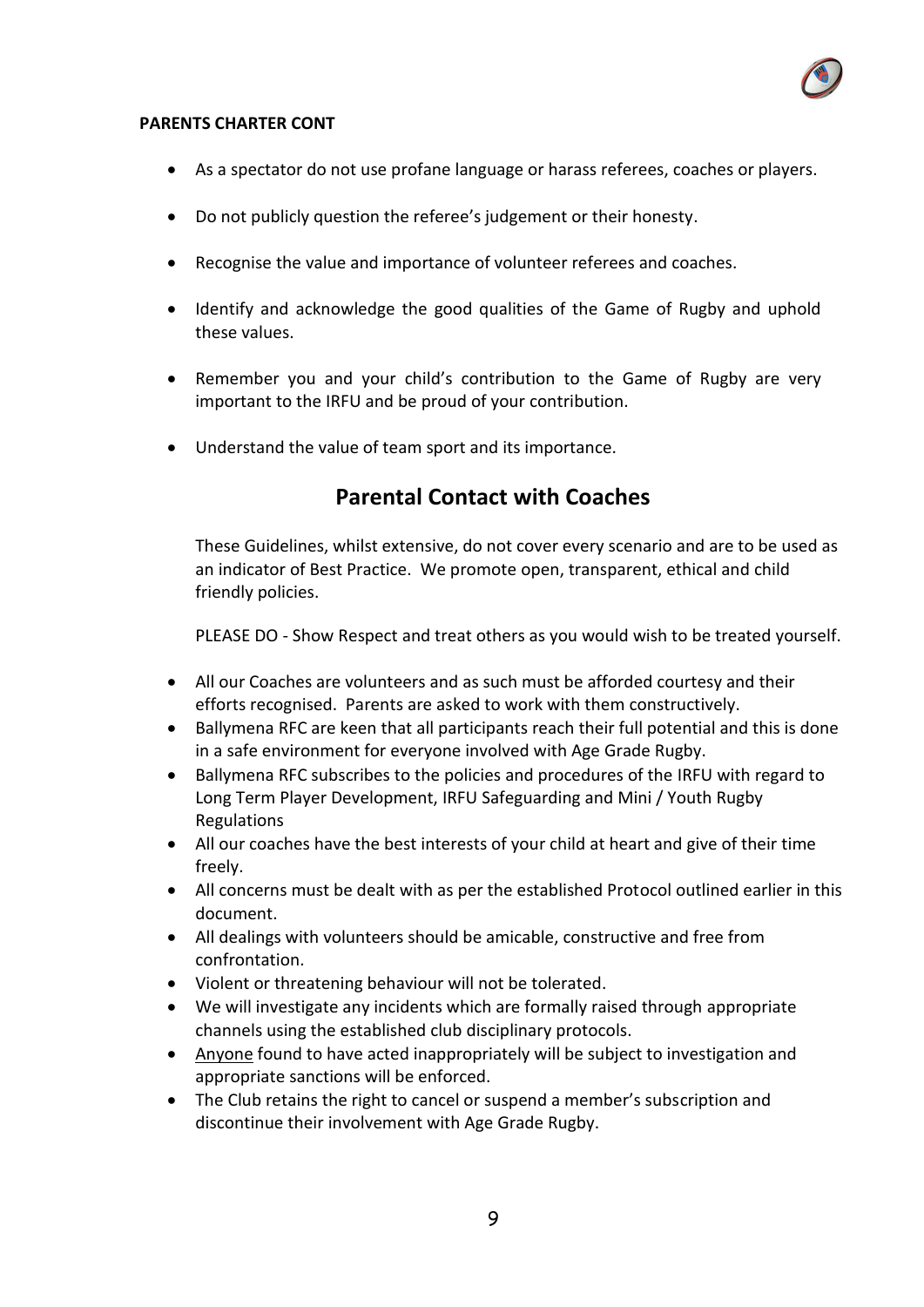

### **Complaints / Concerns / Queries**

While the Club Welfare Officer is happy to be contacted about significant matters or about concerns that you have not been able to resolve, the majority of complaints, concerns and queries can be best put right at an early stage and by direct contact with the Head Coach directly involved with your child's age group. All contact must take place within the framework established by the IRFU and in Ballymena RFC Club Welfare Policy. All concerns will be dealt with promptly and confidentially.

### **I have a concern about my own or another child** If it is appropriate, I can ask to talk to the Head Coach of my child's age group after training at Eaton Park. If the above is not appropriate or If I am still concerned, I can contact the Club Welfare Officer to arrange a meeting at the Club or write a formal letter to the Board of Directors. If the above is not appropriate or If I am still concerned, I can contact the Youth or Mini Convener to arrange a meeting at the Club. I may contact the Statutory Services at any time for advice and guidance

#### **Simplified Action Chart for Parent's with concerns**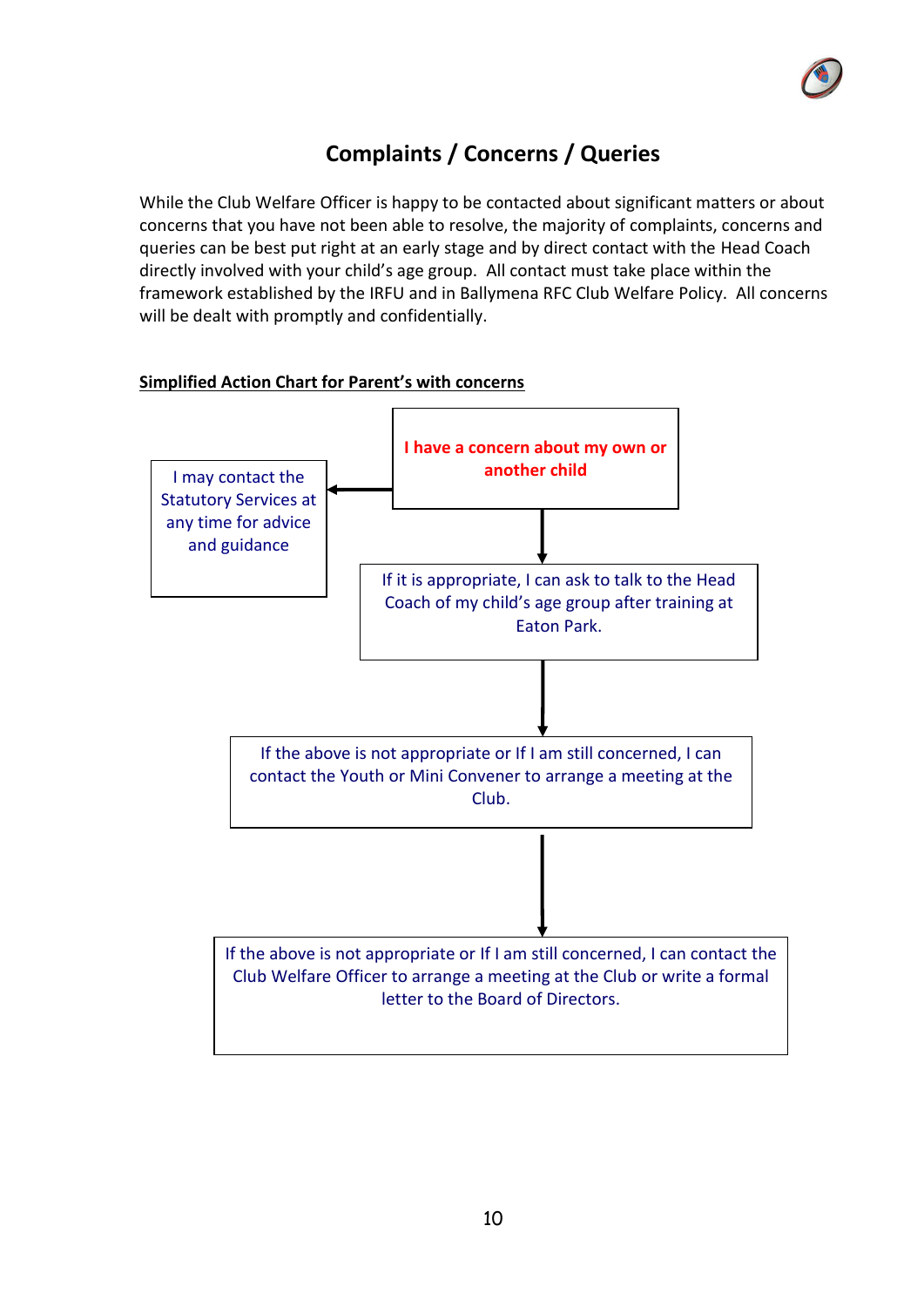

#### **What's Needed to Play Rugby?**

The season runs from September through the winter, to late April. At the start of the season, jerseys, shorts etc. should be fine. In the colder weather children can still wear their BRFC jerseys, but make sure they have sufficient clothing underneath.

**Tracksuit bottoms with zips are not allowed in those age groups where full contact rugby is played.**

**Children are encouraged to bring their own drinking flasks especially if it is sunny.**

For Rascals and Bears there is no need to purchase specific rugby clothing, as there is a whole lot of growing to be done! For them, they just need play clothes you do not mind getting dirty. More importantly Rascals and Bears should be warm and especially in the deep winter, hats and gloves are a must.

As it becomes wetter and muddier, boots will be essential. Soccer boots are OK, but make sure the studs are aluminium, and the approved IRB kite-marked type. Insist on the correct studs from your retailer!

The Club recommends that players in all age groups wear gum shields and shin guards at all times, for most age groups this is mandatory for both training and games, check with your lead coach. Gum shields tailor-made by your dentist are ideal. However, sport shops and the Club Shop sell DIY versions that you soften by heating in boiling water and then mould around the teeth. Rascals and Bears, as their sessions are totally non-contact, need not have a gum shield to play (the final decision for these groups rests with the parent/guardian).

Where appropriate, only registered players wearing official IRB approved trial sports goggles can play contact age grade rugby at P3 and above (i.e. any form of contact rugby. Tag, SEN Tag and Leprechaun; appropriate goggles are allowed). Should you wish to take part in the trial please use the address below to find out more:

http://playerwelfare.worldrugby.org/ goggles?utm\_source=Club+List&utm\_ medium =email &utm \_ campaign=IRFU+Accepted+onto+goggles+trial

Players wearing anything other than these approved and branded goggles should be asked to remove these items before play commences irrespective of which club they belong to. Any breach of this directive could negatively affect player insurance cover.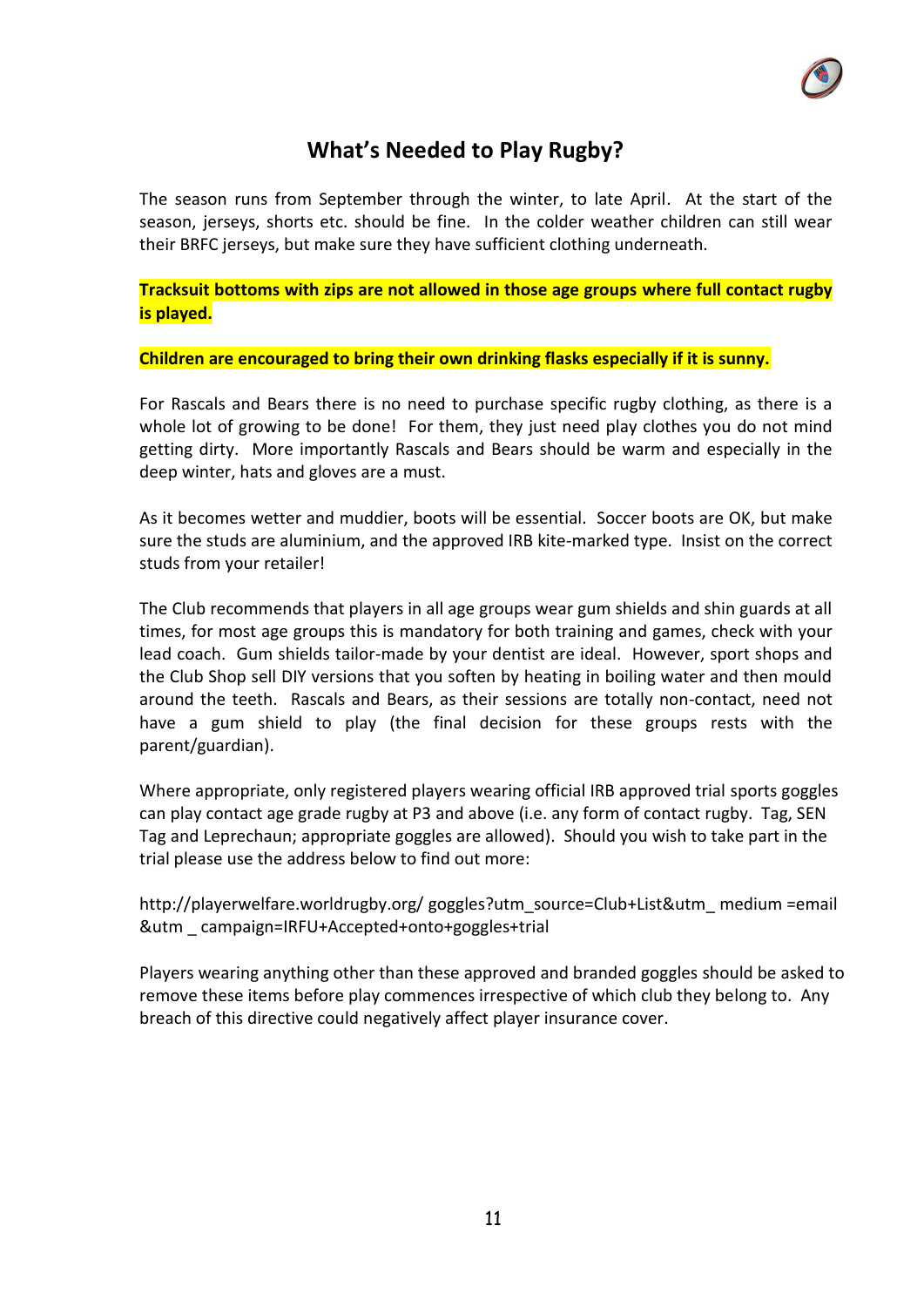

#### **Smoking, Alcohol & Drugs - Club Policy**

#### **Smoking**

- Anyone who does not comply with the Smoke Free Law will be committing a criminal offence. Smoking is prohibited within all Ballymena RFC buildings and breach of this important safety rule may result in removal from the club.
- Only those who are the appropriate legal age are allowed to smoke on club property. Anyone found smoking who is not the legal age should be requested to extinguish the cigarette and if appropriate their guardian / carer informed of the incident. Smoking should be avoided by the Age-Grade Player. Smoking is a serious health risk. It should play no part in a player's lifestyle.

#### **Alcohol**

• Alcohol should only be consumed on club property by those who are the appropriate legal age. Anyone under the legal age found to be drinking on club property should be requested to stop and if appropriate their guardian / carer informed of the incident. It is a legal requirement not to sell alcohol to anyone under age.

#### **Drugs**

- Ballymena RFC is concerned to provide a safe and healthy sporting environment. It recognises that this can be put at risk by those who misuse drugs to such an extent that it may affect their health, performance, conduct and relationships. The effects of drugs in sport can also create serious health and safety risks not only to the player but also fellow team mates and opposition. The following rules should be adhered to by all age grade players, coaches and helpers:
- *Do not come to Ballymena RFC under the influence of non-prescribed drugs*. Instances of this being discovered may be reported to a member of the Club Board of Directors, PSNI, Parents/Carer and appropriate social services.
- Do not bring non-prescribed drugs onto club premises. Instances of this being discovered may be reported to the Club Board of Directors, PSNI, Parents/Carer and appropriate social services.
- Check with your doctor or pharmacist about the side-effects of prescribed medications and inform your team coach if required.
- Offer support and advice to players who you suspect of suffering from alcohol or drug abuse: Do not "protect" them by keeping silent.
- Ask for assistance if you feel that matters are beyond your own control. Your request will be dealt with in strictest confidence subject to the provisions of the law.